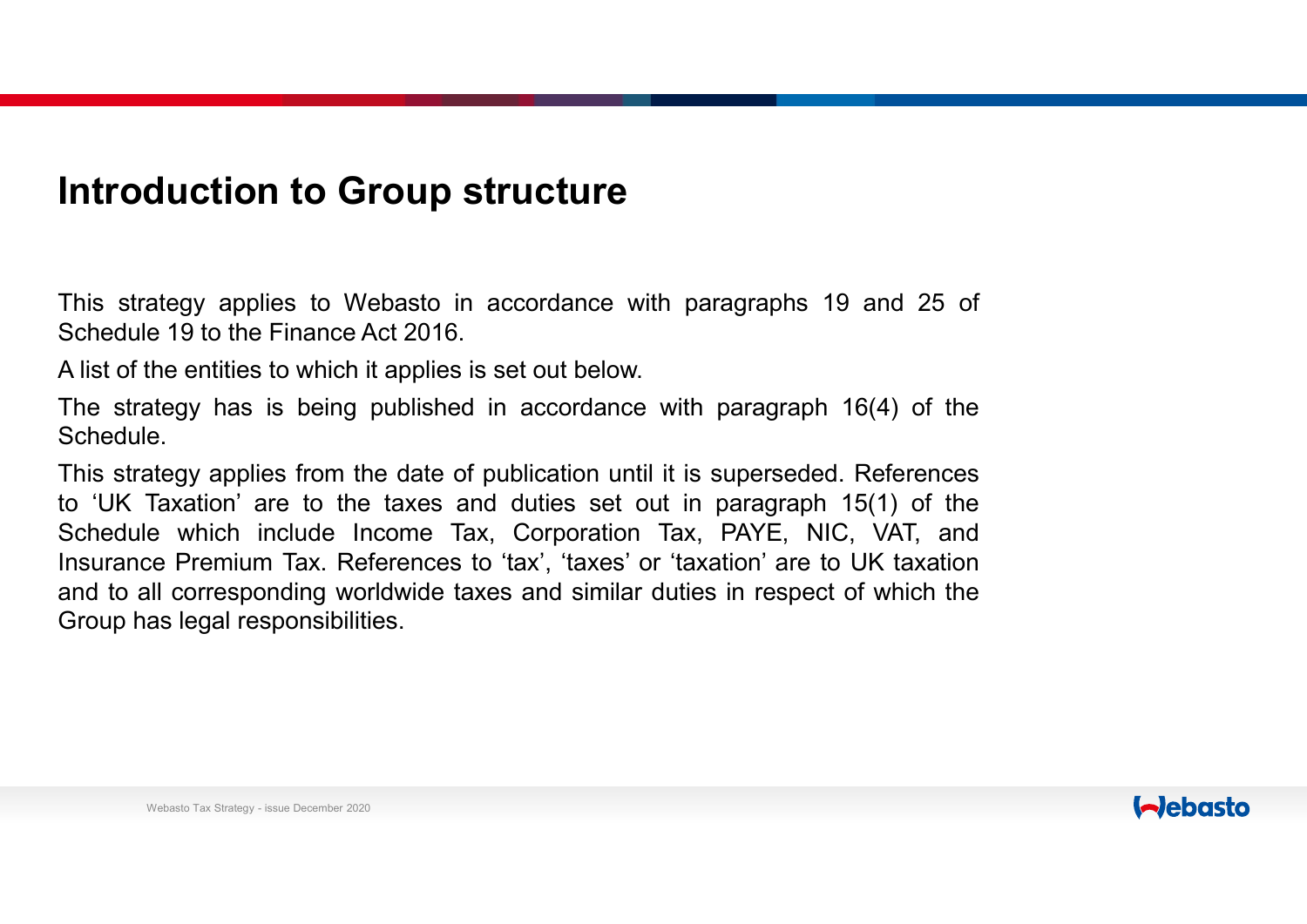## Aim

**Aim**<br>Webasto is committed to full compliance with all statutory obligations and full<br>disclosure to relevant tax authorities. The group's tax affairs are managed in a way<br>which takes into account the group's wider corporat **Aim**<br>Webasto is committed to full compliance with all statutory obligations and full<br>disclosure to relevant tax authorities. The group's tax affairs are managed in a way<br>Webasto's overall high standards of governance. **Aim**<br>Webasto is committed to full compliance with all statutory obligations and full<br>disclosure to relevant tax authorities. The group's tax affairs are managed in a way<br>which takes into account the group's wider corporat **Aim**<br>Webasto is committed to full compliance with all statutory obligations and fulsclosure to relevant tax authorities. The group's tax affairs are managed in a way<br>which takes into account the group's wider corporate re

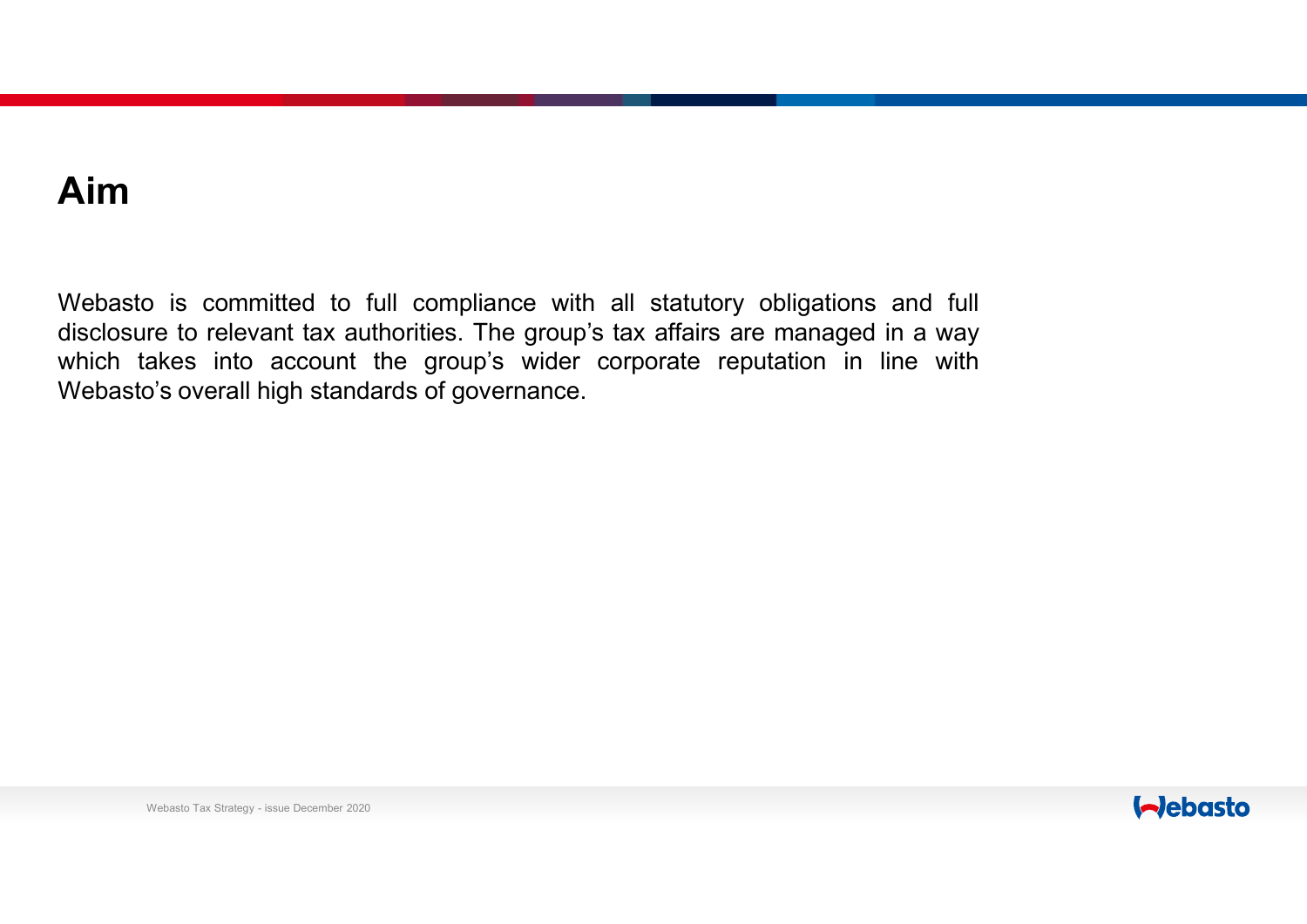## Governance in relation to UK taxation

- **Governance in relation to UK taxation<br>• Ultimate responsibility for Webasto's tax strategy and compliance rests with the Board of Webasto<br>• The Finance Director is the Board member with executive responsibility for tax. OVernance in relation to UK taxation**<br>Ultimate responsibility for Webasto's tax strategy and Roard of Webasto<br>The Finance Director is the Board member with execulent
- **Governance in relation to UK taxation**<br>• Ultimate responsibility for Webasto's tax strategy and compliance rests with the Board of Webasto<br>• The Finance Director is the Board member with executive responsibility for tax<br>m matters • Ultimate responsibility for Webasto's tax strategy and compliance rests with the Board of Webasto<br>• The Finance Director is the Board member with executive responsibility for tax<br>• May-to-day management of Webasto's tax **OVETNANCE in relation to UK taxation**<br>
Ultimate responsibility for Webasto's tax strategy and compliance rests with the<br>
Board of Webasto<br>
The Finance Director is the Board member with executive responsibility for tax<br>
ma • Ultimate responsibility for Webasto's tax strategy and compliance rests with the<br>Board of Webasto<br>• The Finance Director is the Board member with executive responsibility for tax<br>matters<br>• Day-to-day management of Webast Ultimate responsibility for Webasto's tax strategy and compliance rests with the Board of Webasto<br>The Finance Director is the Board member with executive responsibility for tax<br>matters<br>Day-to-day management of Webasto's ta
- -Inance Director is the Board member with executive refrs<br>spaces that<br>o-day management of Webasto's tax affairs is delegated<br>unting, who reports to the Finance Director<br>Board ensures that Webasto's tax strategy is one of t
- 



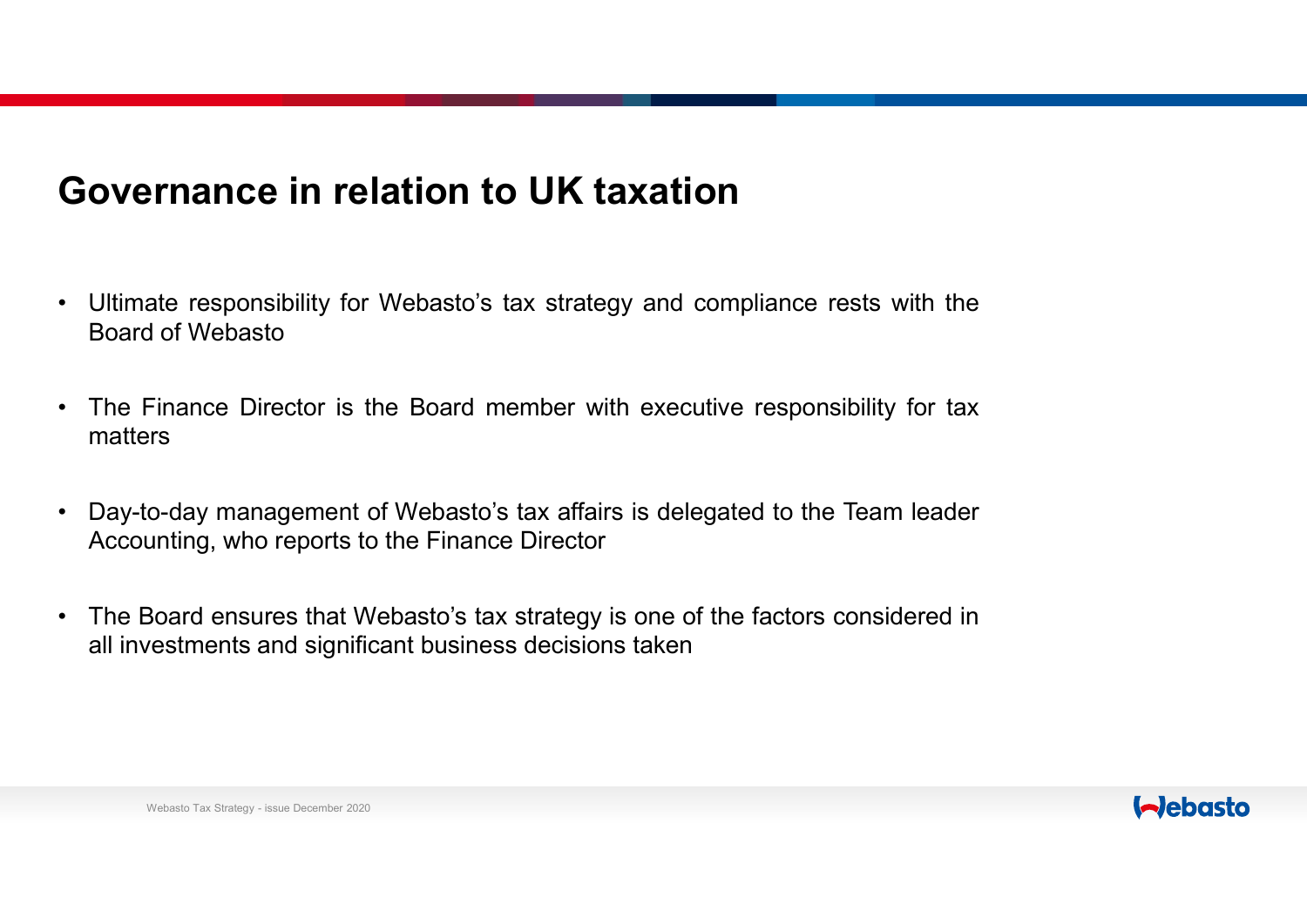## Risk Management

**Risk Management**<br>The Webasto Group based on Germany operates a tax tool helping each of its<br>subsidiaries to be tax compliant<br>All tax matters are reviewed by Webasto's Group Tax compatience control Risk Management<br>The Webasto Group based on Germany operates a tax tool help<br>subsidiaries to be tax compliant<br>All tax matters are reviewed by Webasto's Group Tax competence ce Risk Management<br>The Webasto Group based on Germany operates a tax tool helping each of its<br>subsidiaries to be tax compliant<br>All tax matters are reviewed by Webasto's Group Tax competence centre<br>Appropriate & regular traini **Appropriate & regular training is carried out for staff outside Tax team who management of the subsidiaries to be tax compliant**<br>All tax matters are reviewed by Webasto's Group Tax competence centre<br>Appropriate & regular **Risk Management**<br>The Webasto Group based on Germany operates a tax tool helping each of<br>subsidiaries to be tax compliant<br>All tax matters are reviewed by Webasto's Group Tax competence centre<br>Appropriate & regular training **FISK Management**<br>The Webasto Group based on Germany operates a tax tool helping each of its<br>subsidiaries to be tax compliant<br>All tax matters are reviewed by Webasto's Group Tax competence centre<br>Appropriate & regular trai The Webasto Group based on Germany operates a tax<br>subsidiaries to be tax compliant<br>All tax matters are reviewed by Webasto's Group Tax compe<sup>2</sup><br>Appropriate & regular training is carried out for staff outside<br>or process mat The Webasto Group based on Germany operates a tax tool helping each of its<br>subsidiaries to be tax compliant<br>All tax matters are reviewed by Webasto's Group Tax competence centre<br>Appropriate & regular training is carried ou

natters are reviewed by Webasto's Group Tax competence<br>liate & regular training is carried out for staff outside Tax<br>ss matters which have tax implications<br>ery business transaction (sales, purchases, imports)<br>and stored<br>s

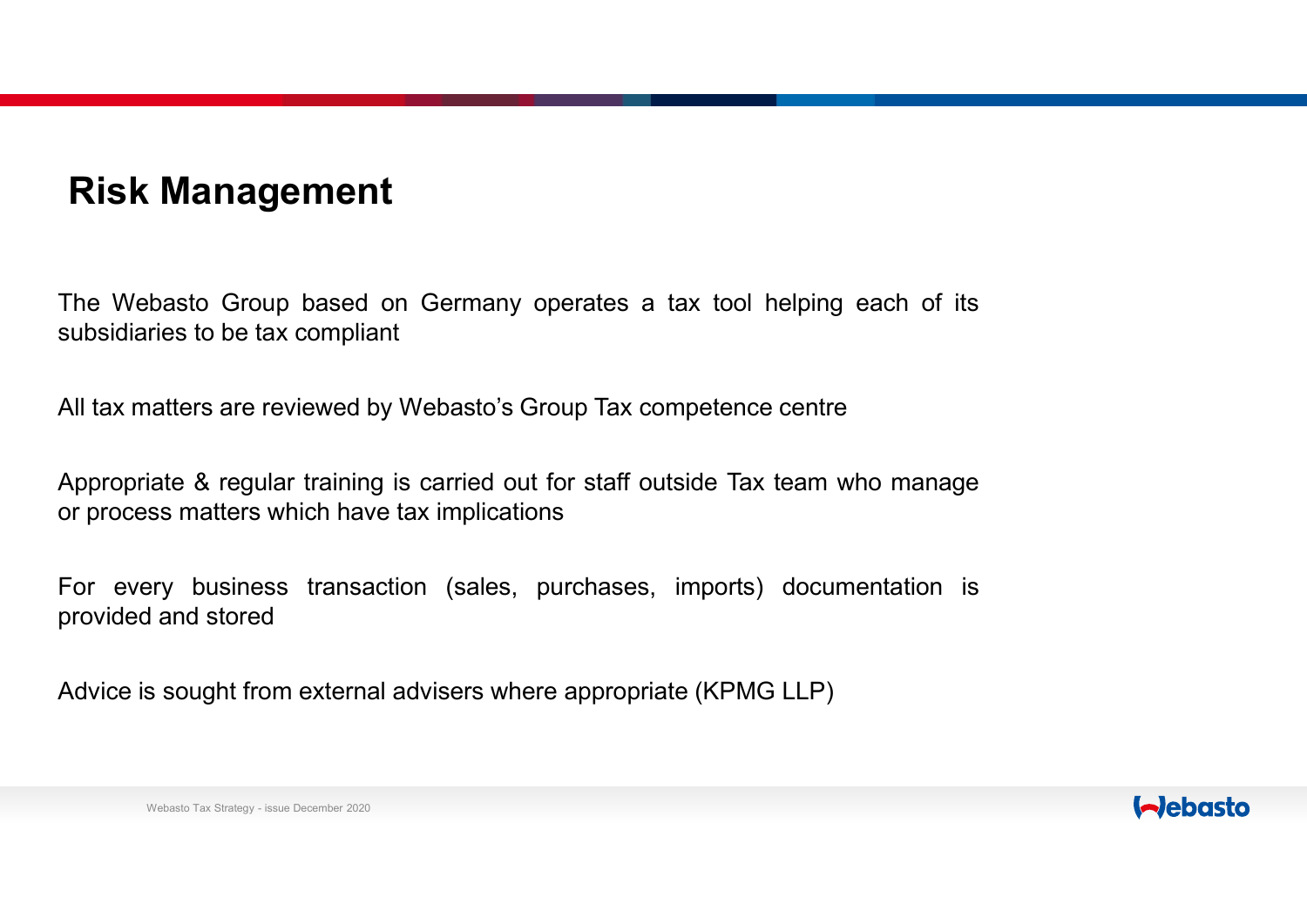## Attitude towards tax planning and level of risk

**Attitude towards tax planning and level of risk**<br>Webasto manages risks to ensure compliance with legal requirements in a manner<br>which ensures payment of the right amount of tax.<br>When entering into commercial transactions, **Attitude towards tax planning and level of risk**<br>Webasto manages risks to ensure compliance with legal requirements in a manner<br>which ensures payment of the right amount of tax.<br>When entering into commercial transactions, **Attitude towards tax planning and level of risk**<br>Webasto manages risks to ensure compliance with legal requirements in a manner<br>which ensures payment of the right amount of tax.<br>When entering into commercial transactions, **Attitude towards tax planning and level of risk**<br>Webasto manages risks to ensure compliance with legal requirements in a manner<br>which ensures payment of the right amount of tax.<br>When entering into commercial transactions, **Attitude towards tax planning and level of risk**<br>Webasto manages risks to ensure compliance with legal requirements in a manner<br>which ensures payment of the right amount of tax.<br>When entering into commercial transactions, **Attitude towards tax planning and level of risk**<br>Webasto manages risks to ensure compliance with legal requirements in a manner<br>Which ensures payment of the right amount of tax.<br>When entering into commercial transactions, **Attitude towards tax planning**<br>Webasto manages risks to ensure compliance w<br>which ensures payment of the right amount of tax<br>When entering into commercial transactions, W<br>available tax incentives, reliefs and exemptions i

 $\epsilon$  ax incentives, reflers and exemptions in the with tax legitible evaluation.<br>
Evaluation transaction are also checked by Tax team in Web<br>
any<br>
Webasto Tax Strategy - issue December 2020

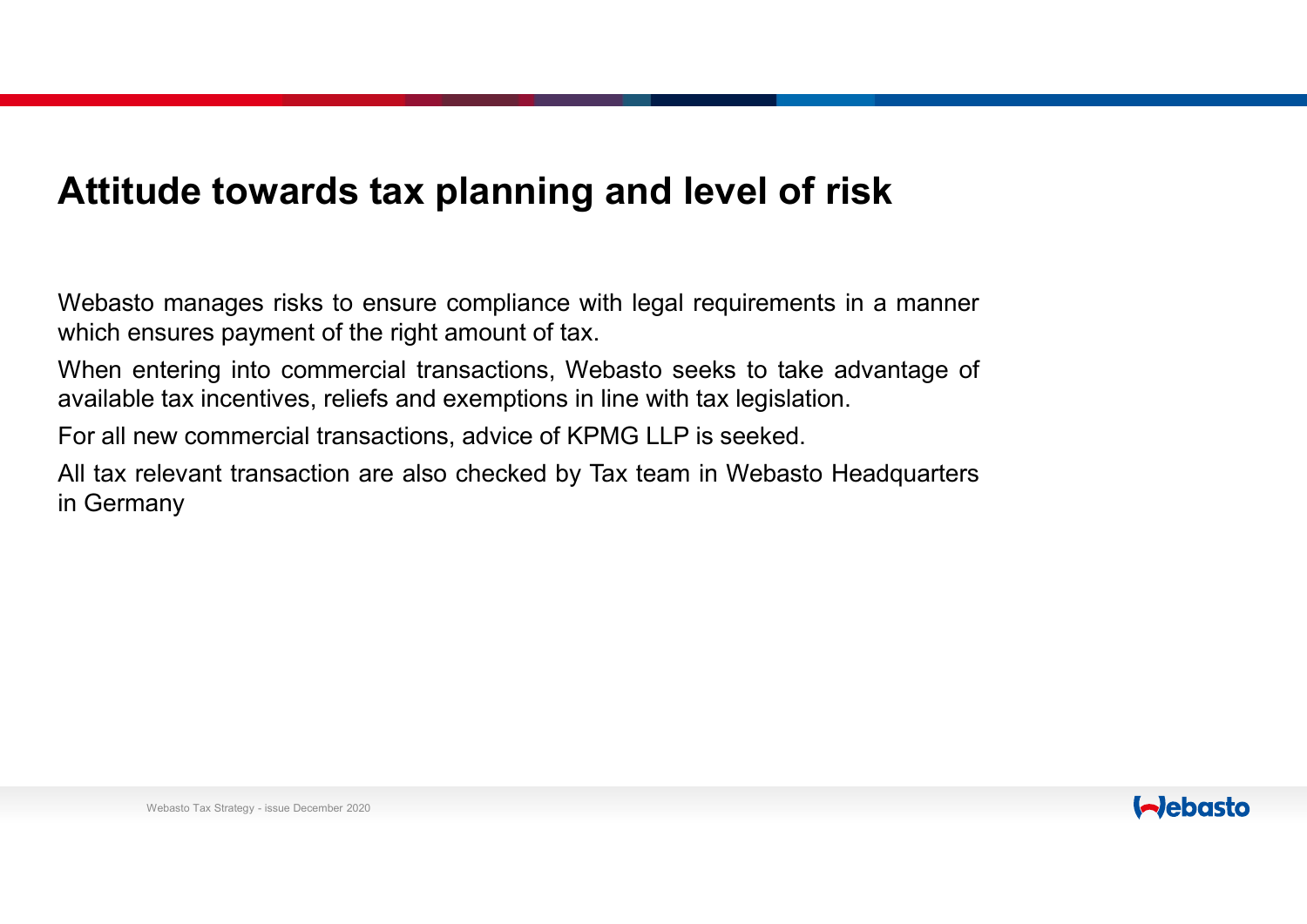## Relationship with HMRC

**Relationship with HMRC**<br>Webasto seeks to have a transparent and constructive relationship with HMRC<br>through regular meetings and communication in respect of developments in<br>Webasto's business, current, future and retrospe **Relationship with HMRC**<br>Webasto seeks to have a transparent and constructive relationship with HMRC<br>through regular meetings and communication in respect of developments in<br>Webasto's business, current, future and retrospe **Relationship with HMRC**<br>Webasto seeks to have a transparent and constructive relationship with HMRC<br>through regular meetings and communication in respect of developments in<br>Webasto's business, current, future and retrospe **Relationship with HMRC**<br>Webasto seeks to have a transparent and constructive relationship with H<br>through regular meetings and communication in respect of developmer<br>Webasto's business, current, future and retrospective ta **Relationship with HMRC**<br>Webasto seeks to have a transparent and constructive relationship with HMRC<br>through regular meetings and communication in respect of developments in<br>Webasto's business, current, future and retrospe **Relationship with HMRC**<br>Webasto seeks to have a transparent and constructive relationship with HMR<br>through regular meetings and communication in respect of developments in<br>Webasto's business, current, future and retrospec **Relationship with HMRC**<br>Webasto seeks to have a transparent and constructive relationship with HMRC<br>through regular meetings and communication in respect of developments in<br>Webasto's business, current, future and retrospe **Relationship with HMRC**<br>Webasto seeks to have a transparent and constructive relationship with HM<br>through regular meetings and communication in respect of development<br>Webasto's business, current, future and retrospective

Ny practicable after they are identified.<br>
We practicable after they are identified.<br>
We conducted by HMRC is fully supported by Accounting<br>
Intation is provided in due time.<br>
Webasto Tax Strategy - issue December 2020

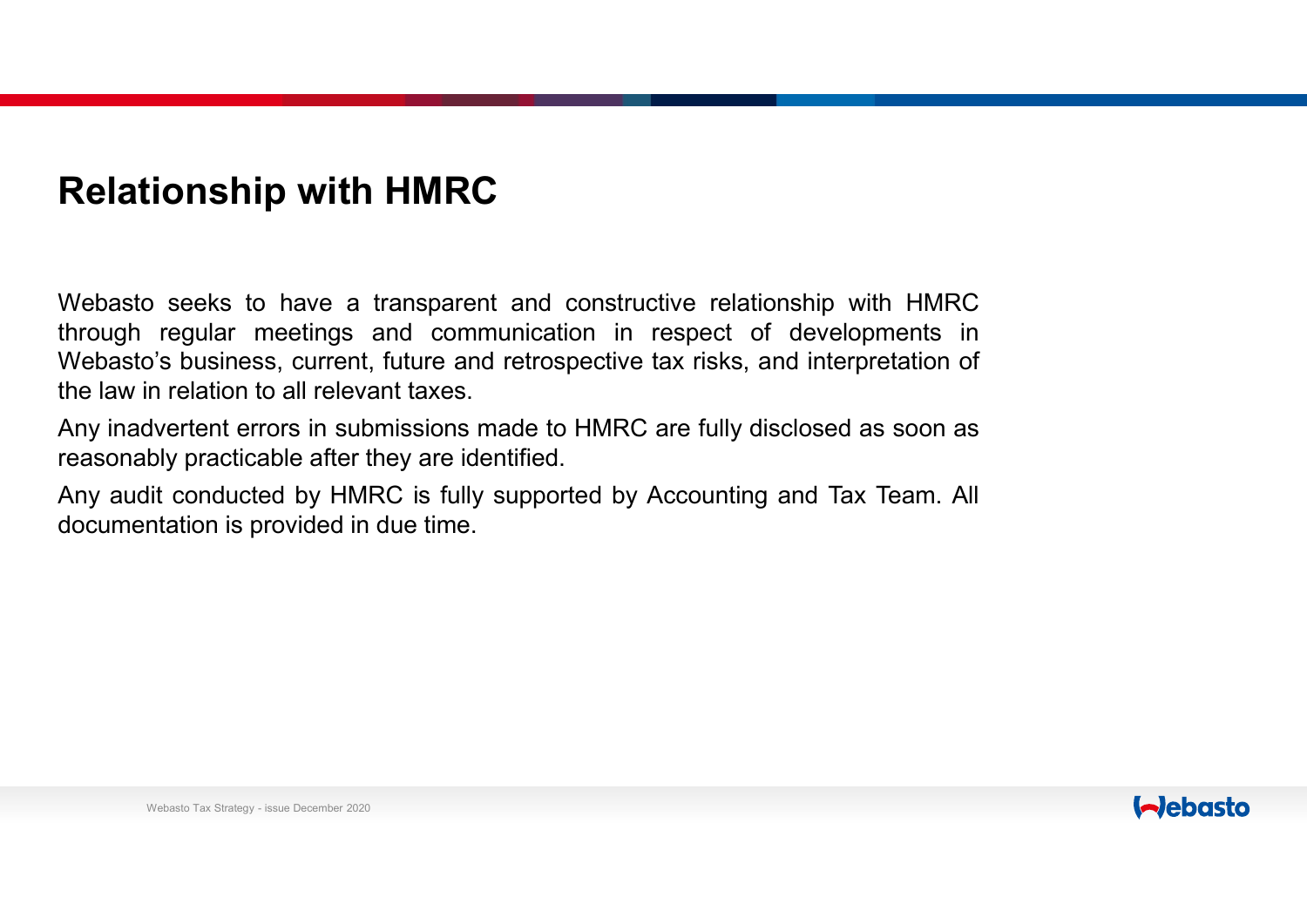# Relationship with HMRC

Current activities:

- 
- Relationship with HMRC<br>Current activities:<br>- Making Tax digital. Webasto has used the required digital link towards HMRC<br>- Brexit preparation: setting up ERP systems to support e.g. postponed VAT<br>accounting **Relationship with HMRC**<br>- Waking Tax digital. Webasto has used the required digital link towards HMRC<br>- Brexit preparation: setting up ERP systems to support e.g. postponed VAT<br>- accounting accounting Webasto Tax Strategy - issue December 2020

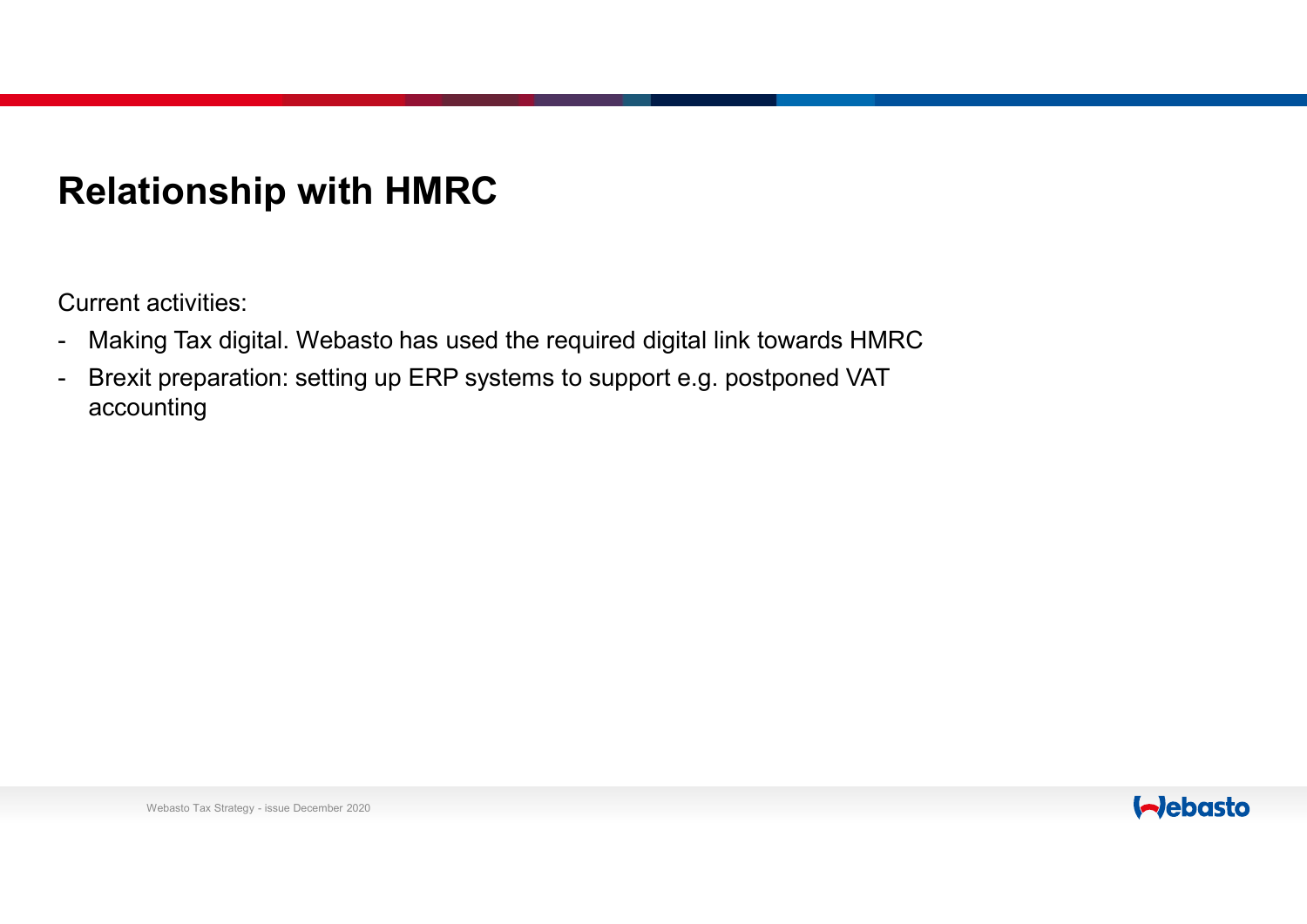## Legal and ethical

Legal and ethical<br>We act lawfully and with integrity and expect the same from our people, tax<br>authorities and other parties with whom we interact.<br>In every respect our work shall be fully complient with local and requisito Legal and ethical<br>We act lawfully and with integrity and expect the same from our people, tax<br>authorities and other parties with whom we interact.<br>In every respect our work shall be fully compliant with legal and regulator

**Legal and ethical**<br>We act lawfully and with integrity and expect the same from our people, tax<br>authorities and other parties with whom we interact.<br>In every respect our work shall be fully compliant with legal and regulat Legal and ethical<br>We act lawfully and with integrity and expect the same from our people, tax<br>authorities and other parties with whom we interact.<br>In every respect our work shall be fully compliant with legal and regulator standards. Legal and ethical<br>We act lawfully and with integrity and expect the same from our people, tax<br>authorities and other parties with whom we interact.<br>In every respect our work shall be fully compliant with legal and regulator Legal and ethical<br>We act lawfully and with integrity and expect the same from our people, tax<br>authorities and other parties with whom we interact.<br>In every respect our work shall be fully compliant with legal and regulator Legal and ethical<br>We act lawfully and with integrity and expect the same from our pe<br>authorities and other parties with whom we interact.<br>In every respect our work shall be fully compliant with legal and re<br>equirements and Network Shall be fully compliant with legients and in our behaviour we aspire to the highest professors.<br>I not act in such a way as to undermine the structure of the line of the line of the line of the line of the line of

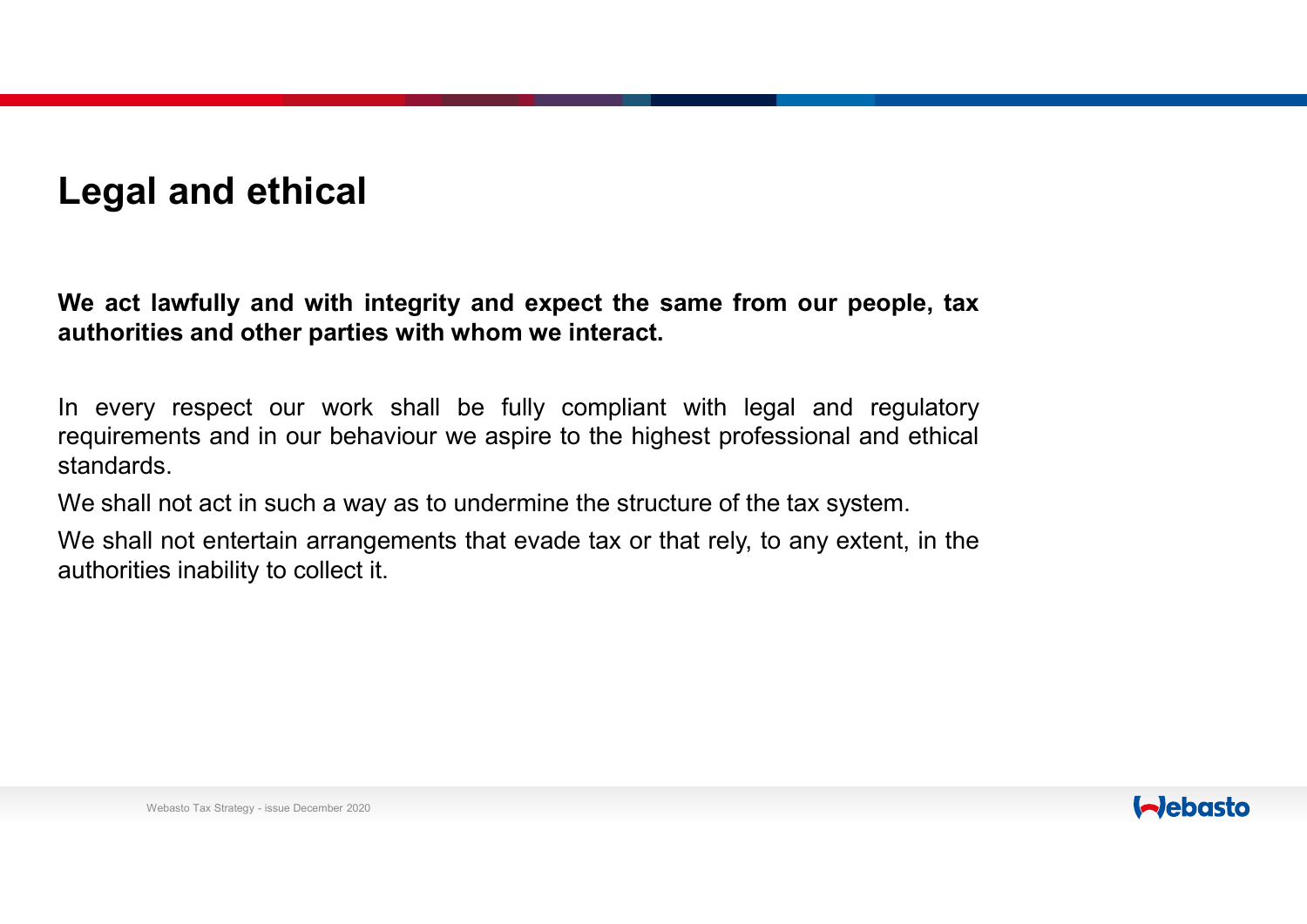### **Transparency**

**Transparency**<br>We support a relationship with tax authorities, based upon mutual trust and<br>respect which will enable constructive dialogue and responsiveness by all<br>parties in order to fulfil our responsibilities to our fi Transparency<br>We support a relationship with tax authorities, based upon mutual trust and<br>respect which will enable constructive dialogue and responsiveness by all<br>parties in order to fulfil our responsibilities to our firm **Transparency**<br>We support a relationship with tax authorities, based upon mutual trust and<br>respect which will enable constructive dialogue and responsiveness by all<br>parties in order to fulfil our responsibilities to our fi Transparency<br>We support a relationship with tax authorities, based upon mutual trust and<br>respect which will enable constructive dialogue and responsiveness by all<br>parties in order to fulfil our responsibilities to our firm Transparency<br>We support a relationship with tax authorities, based upon mutual trust and<br>respect which will enable constructive dialogue and responsiveness by all<br>parties in order to fulfil our responsibilities to our firm

 $\blacksquare$  comply with all our disclosure requirements<br>umentation required by HMRC is accessible<br> $\blacksquare$ 

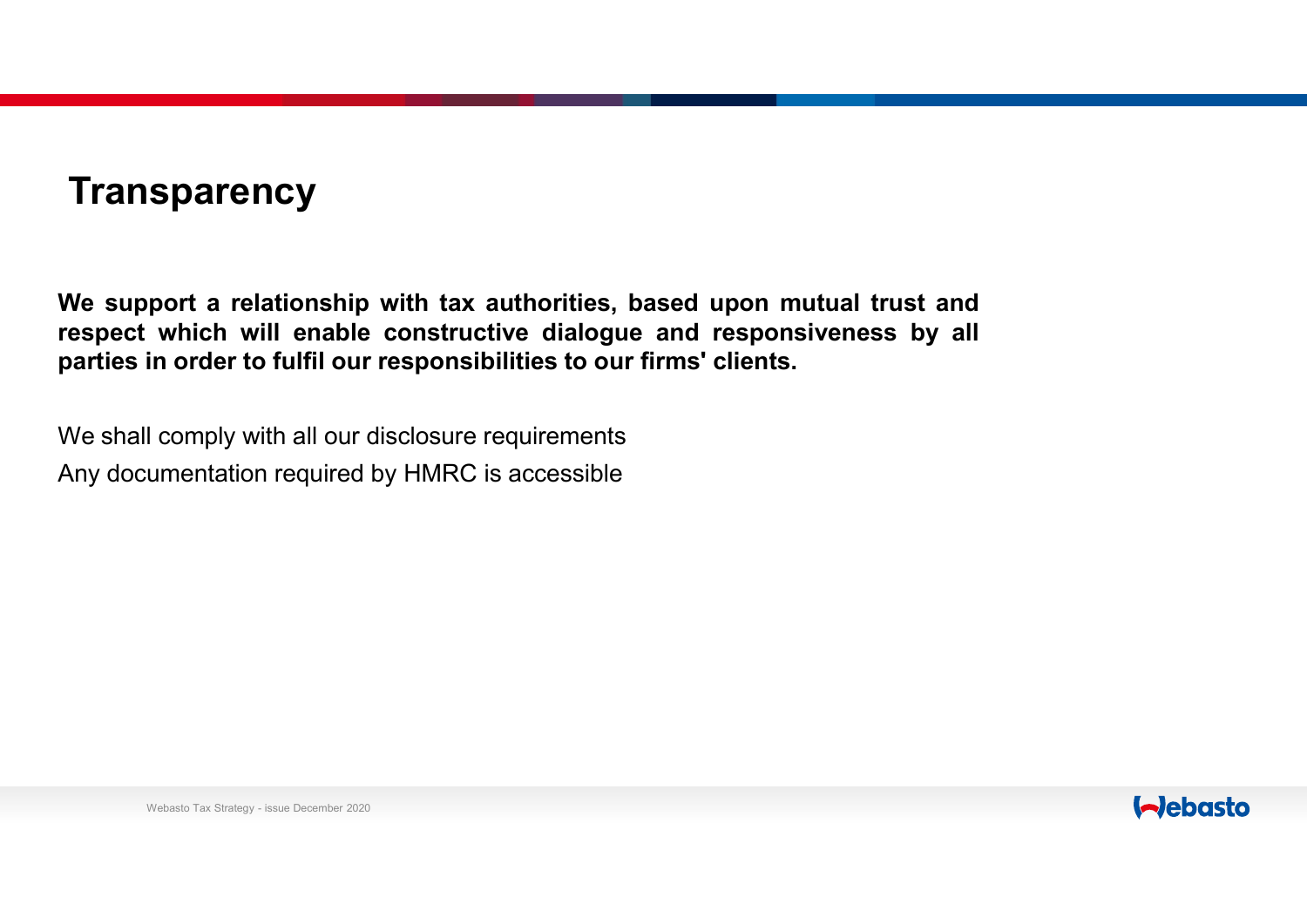## **Transparency**

**Transparency<br>Current activities<br>Webasto is currently enhancing the management syster<br>Guidance from Webasto Group headquarters is give** Transparency<br>
Current activities<br>
Webasto is currently enhancing the management system to monitor all imports made<br>
Cuidance from Webasto Group headquarters is given with an updated internal<br>
Customs Guidance import from n Transparency<br>
Current activities<br>
Webasto is currently enhancing the management system to monitor all imports made<br>
Guidance from Webasto Group headquarters is given with an updated internal<br>
Customs Guideline<br>
This compri **Transparency**<br> **Current activities**<br>
Webasto is currently enhancing the management system<br>
Guidance from Webasto Group headquarters is give<br>
Customs Guideline<br>
This comprises import from non-EU as well as EU mem<br>
able to **Transparency**<br> **Current activities**<br>
Webasto is currently enhancing the management system to monitor all imports made<br>
Guidance from Webasto Group headquarters is given with an updated internal<br>
Customs Guideline<br>
This co **Transparency**<br>
Current activities<br>
Webasto is currently enhancing the management system to monitor all imports made<br>
Guidance from Webasto Group headquarters is given with an updated internal<br>
Customs Guideline<br>
This comp **Transparency**<br>
Current activities<br>
Webasto is currently enhancing the management system to monitor all imports made<br>
Guidance from Webasto Group headquarters is given with an updated internal<br>
Customs Guideline<br>
This comp **Transparency**<br>
Current activities<br>
Webasto is currently enhancing the management system to monitor all imports made<br>
Guidance from Webasto Group headquarters is given with an updated internal<br>
Customs Guideline<br>
This comp **Transparency**<br> **Current activities**<br>
Webasto is currently enhancing the management system to monitor all imports made<br>
Guidance from Webasto Group headquarters is given with an updated internal<br>
Customs Guideline<br>
able to

S Guideline<br>nprises import from non-EU as well as EU member coun<br>also correctly track and declare imports considering BREX<br>nagement system will help to document in a more transpation with agents declaring on behalf of Weba